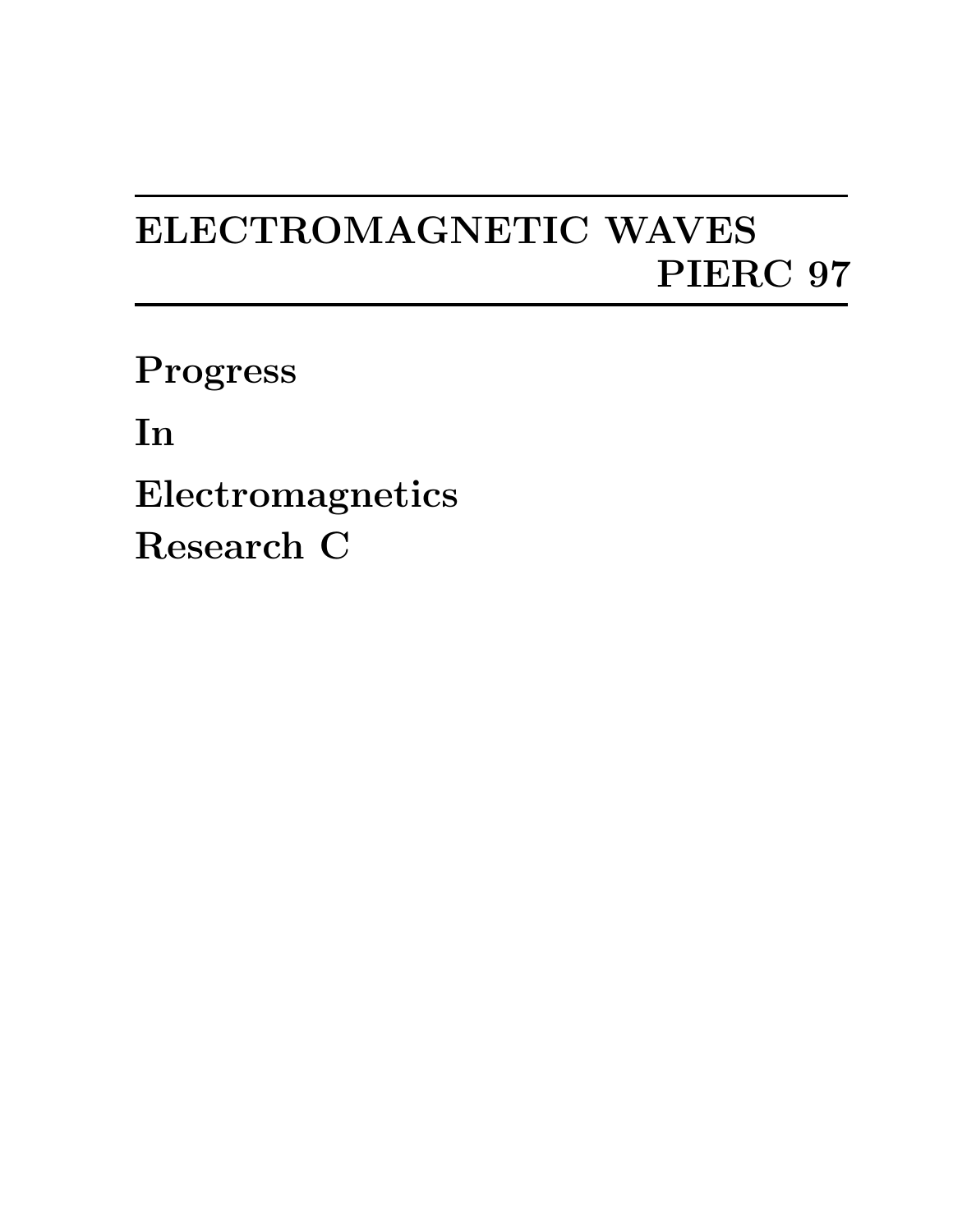°c 2019 EMW Publishing. All rights reserved.

No part of this publication may be reproduced. Request for permission should be addressed to the Publisher.

All inquiries regarding copyrighted material from this publication, manuscript submission instructions, and subscription orders and price information should be directed to: EMW Publishing, P. O. Box 425517, Kendall Square, Cambridge, Massachusetts 02142, USA.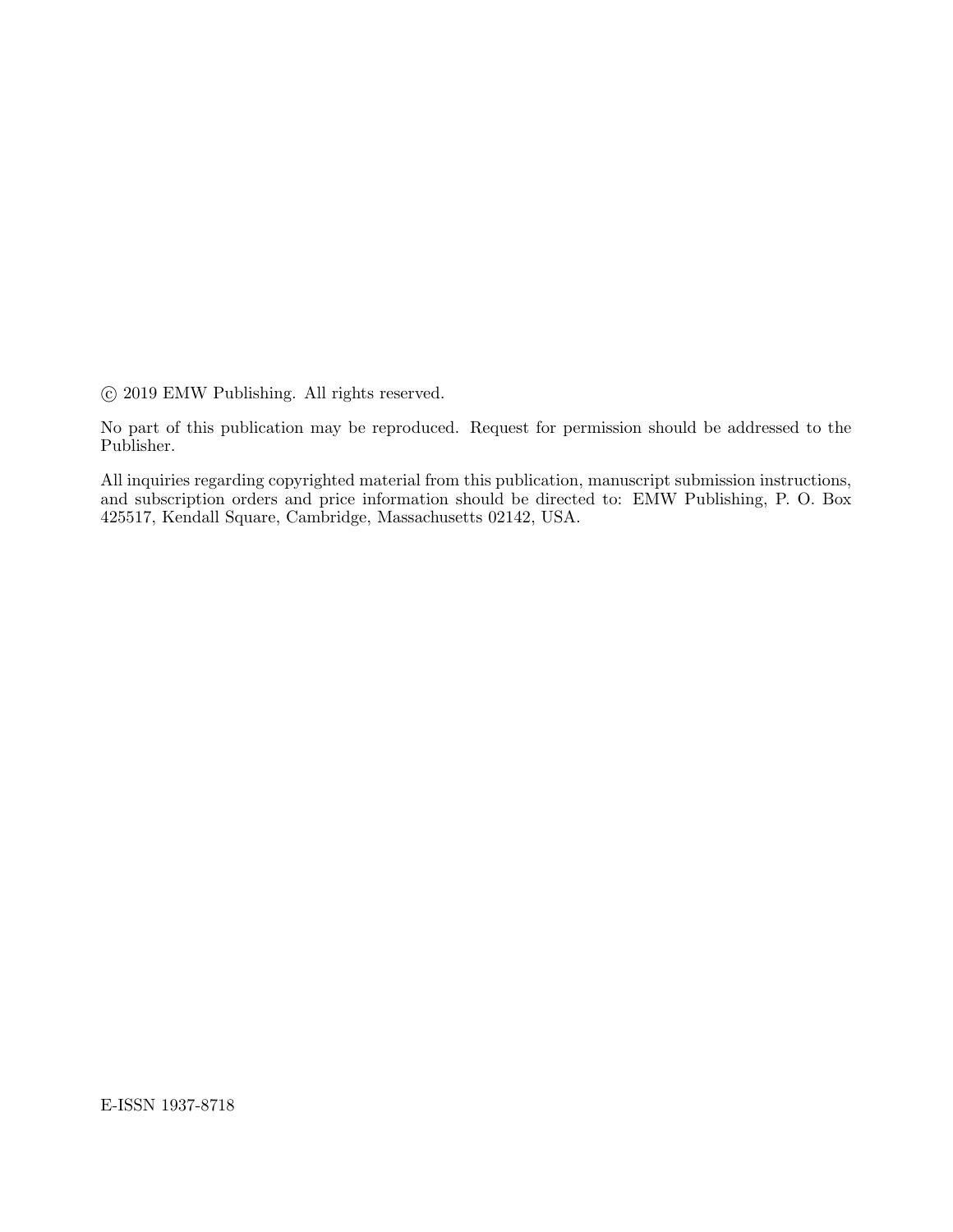## ELECTROMAGNETIC WAVES PIERC 97

Progress In Electromagnetics Research C

Chief Editors: Weng Cho Chew and Sailing He

EMW Publishing Cambridge, Massachusetts, USA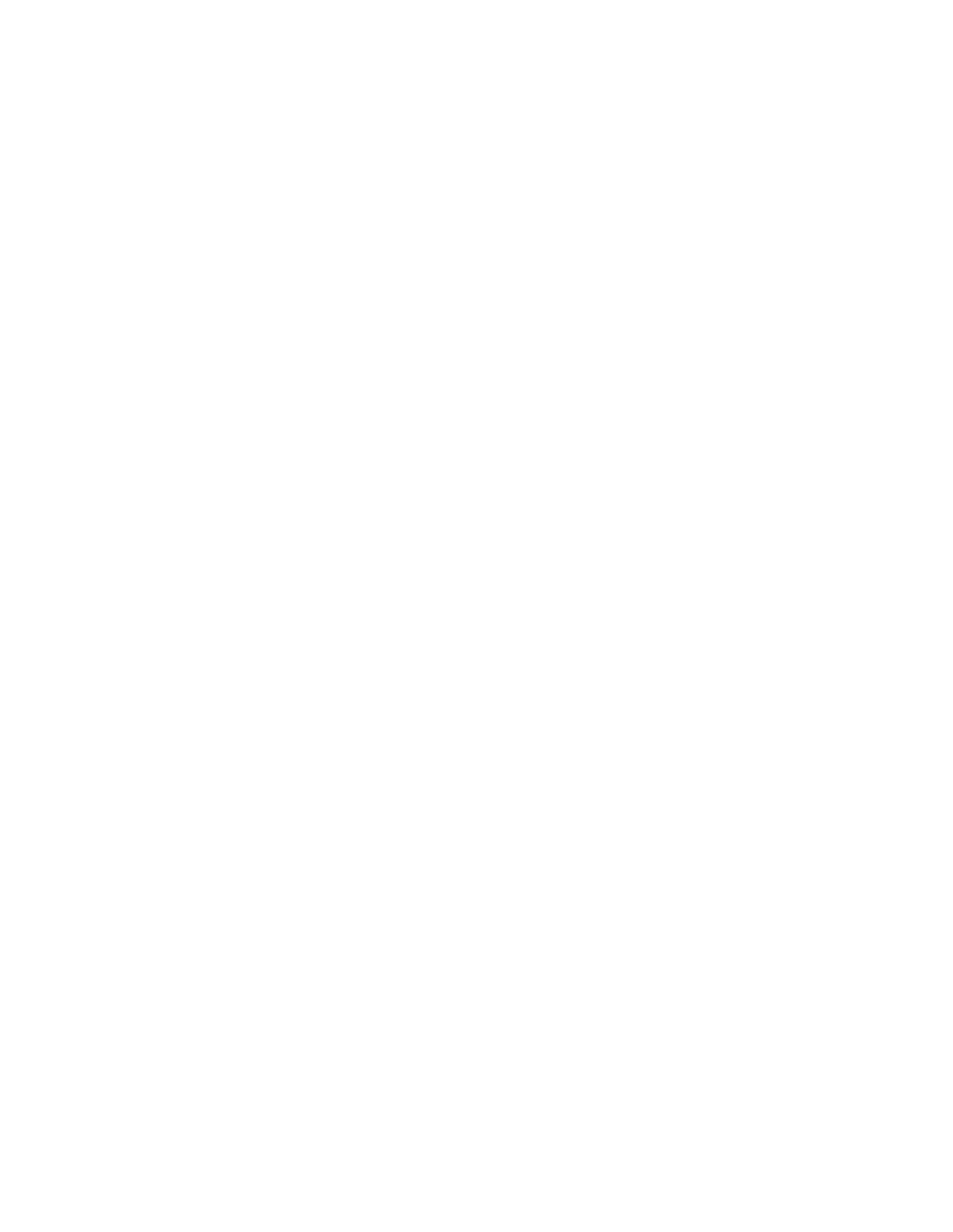## **CONTENTS**

| Tunable Multiband Balanced Bandstop Filter with High CMRR<br>$\mathbf{1}$                                                                                                                                                                                                |
|--------------------------------------------------------------------------------------------------------------------------------------------------------------------------------------------------------------------------------------------------------------------------|
| Compact UWB Antenna with Tunable Band-Notch Characteristics Using Varactor Diode<br>-15                                                                                                                                                                                  |
| A New Prediction Method of Rain Attenuation along Millimeter Wave Links Based on a<br>Bivariate Model for the Effective Path Length and Weibull Distribution<br>Spiros Livieratos, Zisis Ioannidis, Stylianos Savaidis, Stelios Mitilineos, and Nikolaos Stathopoulos 29 |
| Integrated Antenna Technique for Cancelling the Self-Interference Signal in Full-Duplex<br>Communication<br>Ahmed A. Jasim, Khalil H. Sayidmarie, Raed A. Abd-Alhameed, and Ammar Ali<br>43                                                                              |
| A Planar Wideband Two-Level Sequentially Rotated Array Antenna for X-Band CubeSat<br>57                                                                                                                                                                                  |
| Magnetic Field Distribution of an Elliptical Permanent Magnet<br>Van Tai Nguyen, Tien-Fu Lu, Will Robertson, and Paul Grimshaw<br>69                                                                                                                                     |
| Design of Compact UWB MIMO Antenna with Enhanced Bandwidth<br>83                                                                                                                                                                                                         |
| Double-Elliptical Shaped Miniaturized Microstrip Patch Antenna for Ultra-Wide Band<br>Applications                                                                                                                                                                       |
|                                                                                                                                                                                                                                                                          |
| Both Worst Case and Outage Constrained Robust Design for MIMO Wiretap Wireless<br><b>Sensor Networks</b>                                                                                                                                                                 |
|                                                                                                                                                                                                                                                                          |
| Estimation of Three-Phase Currents in Overhead Power Line Conductors Using<br><b>Numerical Model of Magnetic Fields</b>                                                                                                                                                  |
|                                                                                                                                                                                                                                                                          |
| Relay Selection in Energy Harvesting Aided Mixed RF/FSO System with Transmit<br>Antenna Selection over Atmospheric Turbulence and Pointing Error                                                                                                                         |
|                                                                                                                                                                                                                                                                          |
| Recursive Least Squares Dictionary Learning Algorithm for Electrical Impedance<br>Tomography                                                                                                                                                                             |
|                                                                                                                                                                                                                                                                          |
| Design and Analysis of Microstrip Patch Antenna for WLAN and Vehicular<br>Communication                                                                                                                                                                                  |
|                                                                                                                                                                                                                                                                          |